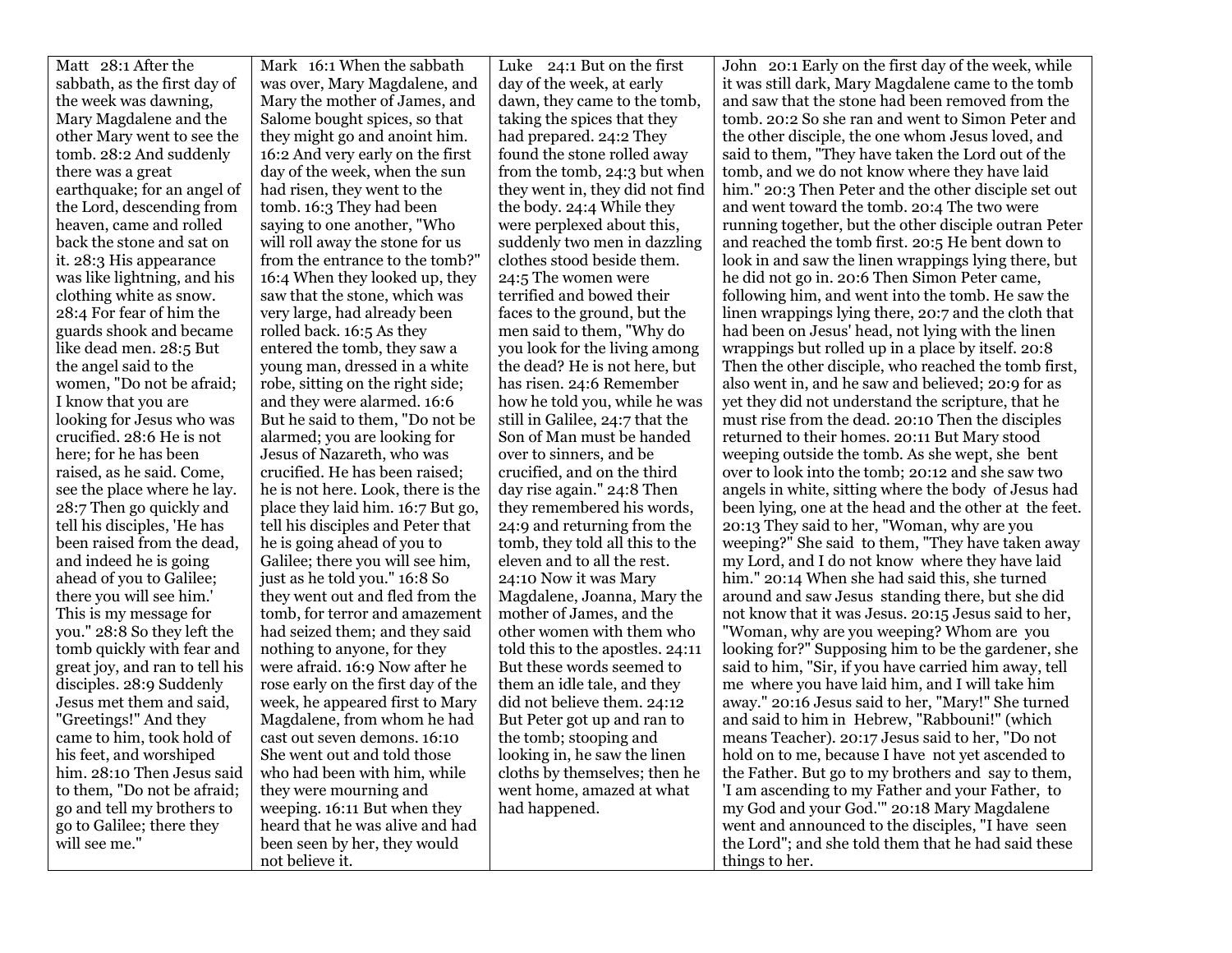Matt28:11 While they were going, some of the guard went into the city and told the chief priests everything that had happened. 28:12 After the priests had assembled with the elders, they devised a plan to give a large sum of money to the soldiers, 28:13 telling them, "You must say, 'His disciples came by night and stole him away while we were asleep.' 28:14 If this comes to the governor's ears, we will satisfy him and keep you out of trouble." 28:15 So they took the money and did as they were directed. And this story is still told among the Jews to this day.

Mark 16:12 After this he appeared in another form to two of them, as they were walking into the country. 16:13 And they went back and told the rest, but they did not believe them. Luke 24:13 Now on that same day two of them were going to a village called Emmaus, about seven miles from Jerusalem, 24:14 and talking with each other about all these things that had happened. 24:15 While they were talking and discussing, Jesus himself came near and went with them, 24:16 but their eyes were kept from recognizing him. 24:17 And he said to them, "What are you discussing with each other while you walk along?" They stood still, looking sad. 24:18 Then one of them, whose name was Cleopas, answered him, "Are you the only stranger in Jerusalem who does not know the things that have taken place there in these days?" 24:19 He asked them, "What things?" They replied, "The things about Jesus of Nazareth, who was a prophet mighty in deed and word before God and all the people, 24:20 and how our chief priests and leaders handed him over to be condemned to death and crucified him. 24:21 But we had hoped that he was the one to redeem Israel. Yes, and besides all this, it is now the third day since these things took place. 24:22 Moreover, some women of our group astounded us. They were at the tomb early this morning, 24:23 and when they did not find his body there, they came back and told us that they had indeed seen a vision of angels who said that he was alive. 24:24 Some of those who were with us went to the tomb and found it just as the women had said; but they did not see him." 24:25 Then he said to them, "Oh, how foolish you are, and how slow of heart to believe all that the prophets have declared! 24:26 Was it not necessary that the Messiah should suffer these things and then enter into his glory?" 24:27 Then beginning with Moses and all the prophets, he interpreted to them the things about himself in all the scriptures. 24:28 As they came near the village to which they were going, he walked ahead as if he were going on. 24:29 But they urged him strongly, saying, "Stay with us, because it is almost evening and the day is now nearly over." So he went in to stay with them. 24:30 When he was at the table with them, he took bread, blessed and broke it, and gave it to them. 24:31 Then their eyes were opened, and they recognized him; and he vanished from their sight. 24:32 They said to each other, "Were not our hearts burning within us while he was talking to us on the road, while he was opening the scriptures to us?" 24:33 That same hour they got up and returned to Jerusalem; and they found the eleven and their companions gathered together. 24:34 They were saying, "The Lord has risen indeed, and he has appeared to Simon!" 24:35 Then they told what had happened on the road, and how he had been made known to them in the breaking of the bread.

Luke 24:36 While they were talking about this, Jesus himself stood among them and said to them, "Peace be with you." 24:37 They were startled and terrified, and thought that they were seeing a ghost. 24:38 He said to them, "Why are you frightened, and why do doubts arise in your hearts? 24:39 Look at my hands and my feet; see that it is I myself. Touch me and see; for a ghost does not have flesh and bones as you see that I have." 24:40 And when he had said this, he showed them his hands and his feet. 24:41 While in their joy they were disbelieving and still wondering, he said to them, "Have you anything here to eat?" 24:42 They gave him a piece of broiled fish, 24:43 and he took it and ate in their presence. 24:44 Then he said to them, "These are my words that I spoke to you while I was still with you--that everything written about me in the law of Moses, the prophets, and the psalms must be fulfilled." 24:45 Then he opened their minds to understand the scriptures, 24:46 and he said to them, "Thus it is written, that the Messiah is to suffer and to rise from the dead on the third day, 24:47 and that repentance and forgiveness of sins is to be proclaimed in his name to all nations, beginning from Jerusalem. 24:48 You are witnesses of these things. 24:49 And see, I am sending upon you what my Father promised; so stay here in the city until you have been clothed with power from on high."

John 20:19 When it was evening on that day, the first day of the week, and the doors of the house where the disciples had met were locked for fear of the Jews, Jesus came and stood among them and said, "Peace be with you." 20:20 After he said this, he showed them his hands and his side. Then the disciples rejoiced when they saw the Lord. 20:21 Jesus said to them again, "Peace be with you. As the Father has sent me, so I send you." 20:22 When he had said this, he breathed on them and said to them, "Receive the Holy Spirit. 20:23 If you forgive the sins of any, they are forgiven them; if you retain the sins of any, they are retained." 20:24 But Thomas (who was called the Twin), one of the twelve, was not with them when Jesus came. 20:25 So the other disciples told him, "We have seen the Lord." But he said to them, "Unless I see the mark of the nails in his hands, and put my finger in the mark of the nails and my hand in his side, I will not believe."

Matt 28:16 Now the eleven disciples John 20:26 A week later his disciples were again in the house, and Thomas was with them. Although the doors were shut, Jesus came and stood among them and said, "Peace be with you." 20:27 Then he said to Thomas, "Put your finger here and see my hands. Reach out your hand and put it in my side. Do not doubt but believe." 20:28 Thomas answered him, "My Lord and my God!" 20:29 Jesus said to him, "Have you believed because you have seen me? Blessed are those who have not seen and yet have come to believe." 20:30 Now Jesus did many